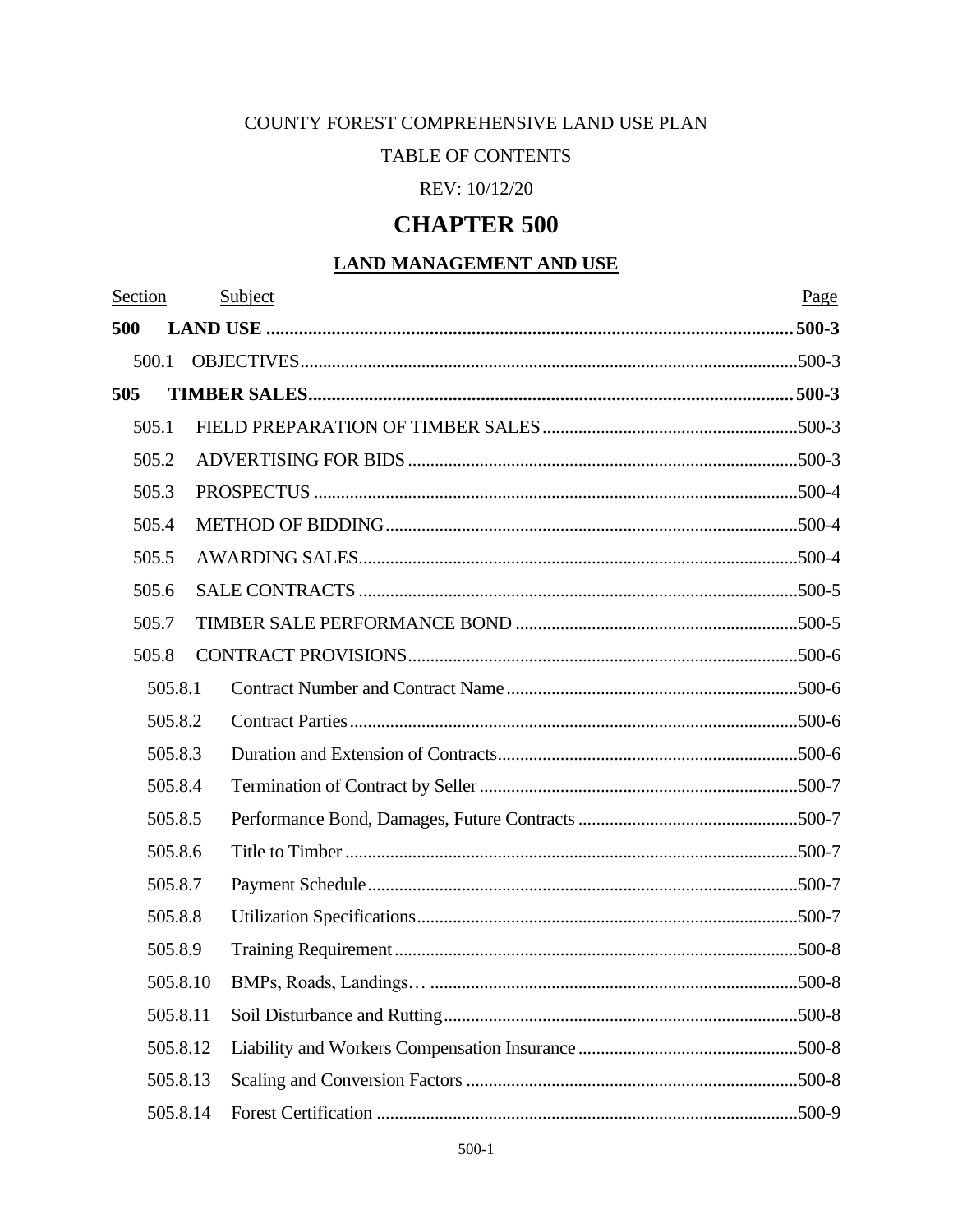| 505.8.15 |  |  |
|----------|--|--|
| 505.8.16 |  |  |
| 505.9    |  |  |
| 505.10   |  |  |
|          |  |  |
|          |  |  |
| 505.12.1 |  |  |
| 505.12.2 |  |  |
| 505.12.3 |  |  |
|          |  |  |
| 510      |  |  |
| 510.1    |  |  |
| 515      |  |  |
| 520      |  |  |
|          |  |  |
| 520.1    |  |  |
| 520.2    |  |  |
| 520.3    |  |  |
| 520.4    |  |  |
| 520.5    |  |  |
| 520.6    |  |  |
| 520.6.1  |  |  |
|          |  |  |
| 520.6.3  |  |  |
| 520.6.4  |  |  |
| 520.7    |  |  |
| 520.8    |  |  |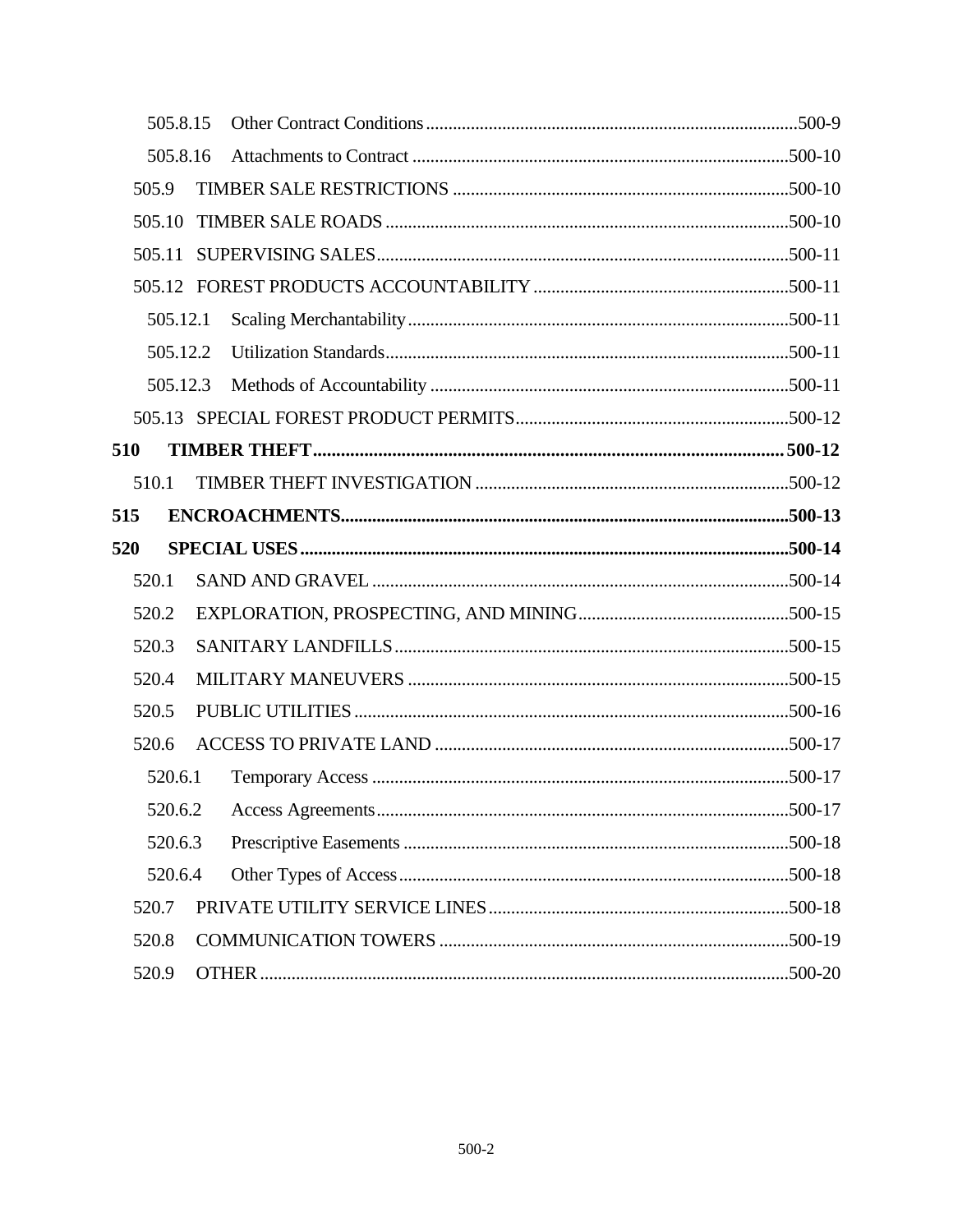#### <span id="page-2-0"></span>**500 LAND USE**

### <span id="page-2-1"></span>500.1 OBJECTIVES

- 1. To identify policies and procedures employed to effectively manage, utilize and sustain the resources of the County Forest.
- 2. To identify regulated management activities, land uses and special resource areas.
- 3. To layout proper permits needed for certain activities on the County Forest

# <span id="page-2-2"></span>**505 TIMBER SALES**

Regulated cutting of timber is essential to the goals and objectives of this plan. Timber harvesting will be conducted to achieve a sustainable harvest level. Harvest areas will be distributed in the forest to accommodate such needs as biodiversity, wildlife, aesthetics, watershed protection and other biological needs. WisFIRS will be used for planning all timber harvests activities on the County Forest. All sales will be established, administered and reported in accordance with the DNR Timber Sale Handbook (2461). All sales on the forest are to be advertised for public bidding, with the exception of small sales with an estimated value of \$3000 or less or sales that would qualify under a salvage provision (s.  $28.11(6)(c)$ , Wis. Stats.). These sales may be sold direct without advertising.

#### <span id="page-2-3"></span>505.1 FIELD PREPARATION OF TIMBER SALES

The County and the DNR will cooperate to locate, designate and prepare harvest areas for sale. The Forest administrator and DNR liaison forester shall jointly be responsible to see that the field work on sales is accomplished. Administrator and Liaison will also jointly be responsible for ensuring that all proper documentation for each timber sale is properly filled out and routed for signatures.

# <span id="page-2-4"></span>505.2ADVERTISING FOR BIDS

 After field work is completed and necessary reports receive DNR approval, the administrator shall prepare a sale prospectus and make it available to interested loggers. Under s.28.11(6)(b) Wis. Stats, timber sale advertisements, at a minimum, will be by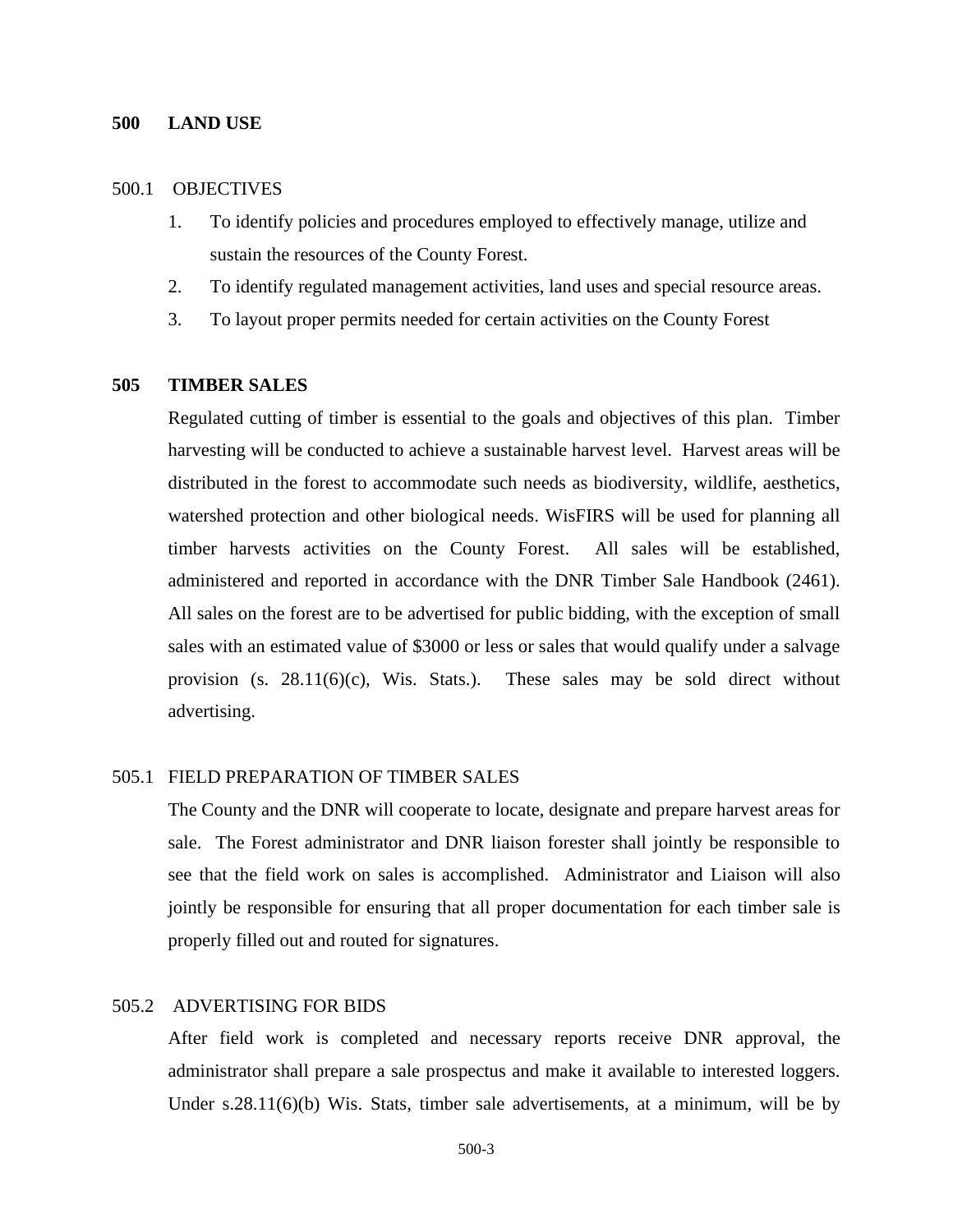classified ad in a newspaper having general circulation in the county. Ads shall be run once each week for two consecutive weeks, the last being at least one week prior to the bid opening. A longer advance time will be given when feasible. Sealed bid sales will generally be offered in early spring and fall, or as needed.

# <span id="page-3-0"></span>505.3PROSPECTUS

The following minimum information will be made available to prospective bidders:

- 1. Species to be harvested and estimated volume
- 2. Maps of sale areas
- 3. Special contract provisions
- 4. Procedures for bidding
- 5. Bid forms
- 6. Timber sales bond and advance stumpage schedule

# <span id="page-3-1"></span>505.4METHOD OF BIDDING

Bids will be presented to the Committee, which will either approve or reject the bids. A sealed envelope showing tract number or advertised number and marked "sealed bid" shall be submitted on County Forest bid forms by the bidder for each tract bid on, and shall contain:

- 1. The bid price per unit of species product. The total value of the timber sale bid shall be indicated on both scaled and lump sum bids. The total bid value must meet or exceed the minimum acceptable bid value for each species and product, as documented in the 2460.
- 2. A minimum of 10% of the bid value of each tract must accompany the bid as a bid bond, payable to Price County Forestry Department.

### <span id="page-3-2"></span>505.5AWARDING SALES

1. The high bidder is normally awarded the sale contract; however, the committee reserves the right to reject any or all bids and accept the bid offer most advantageous to the county. Grounds for rejecting bids may include without limit: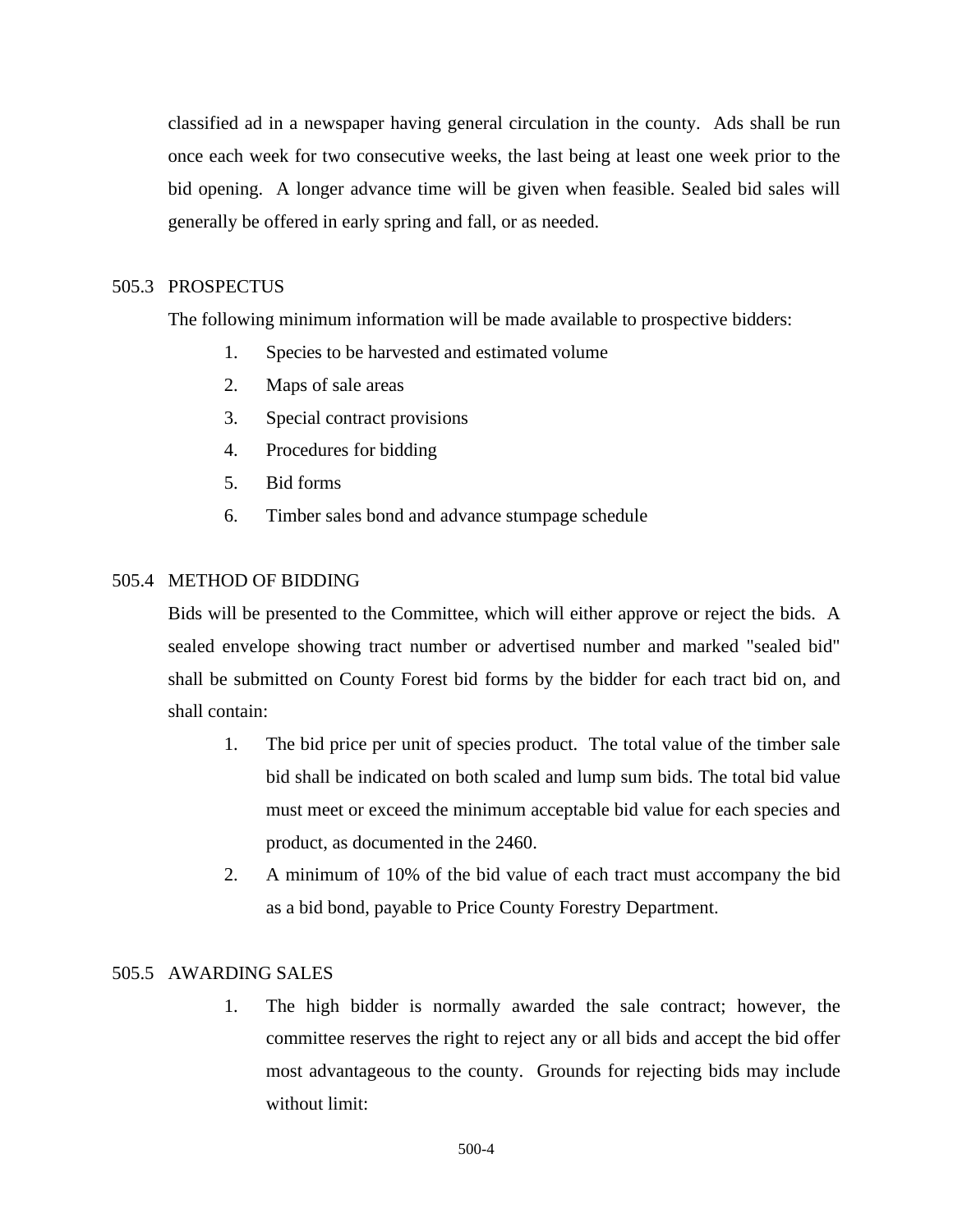- A. Non-compliance with County Forest contract requirements.
- B. Delinquent financial obligations.
- C. Unsatisfactory past performances.
- D. Inability to demonstrate financial or professional capability. Evaluation criteria on timber sales will be price and documented ability to satisfactorily complete the contract. Factors to be assessed may include proposed equipment and operation, references, proof of financial stability, past performance and documented training completed. The award of contract to the successful bidder shall be based upon the bid determined most advantageous to the County.
- 2. Tie bids may be settled by toss of a coin if both parties are agreeable; otherwise the bids on that tract will be rejected and the sale re-advertised.
- 3. Sales remaining unsold after being advertised for one bid opening may be sold direct at not less than the appraised or advertised value even though their estimated value exceeds \$3,000. (See DNR [Timber Sale Handbook\)](https://dnr.wi.gov/topic/TimberSales/documents/2461.pdf).

### <span id="page-4-0"></span>505.6SALE CONTRACTS

- 1. Contracts will be prepared with copies provided to the logger with the original filed in the administrator's office.
- 2. Contracts are to be signed by the successful bidder within 30 days of the sale or before cutting begins, whichever occurs first, with payment being made according to the County Timber Sale Bond and Advance Stumpage Payment Schedule. Failure to sign the contract within 30 days may result in forfeiture of the bid bond. Reference your County policy for specific requirements.

### <span id="page-4-1"></span>505.7 TIMBER SALE PERFORMANCE BOND

1. Surety bonds or an irrevocable letter of credit issued by a bank which is a member of the Federal Reserve System or insured by the Federal Deposit Insurance Corporation may be used in lieu of cash as a performance bond on sales. The letter of credit or surety bond must be in effect for a period of time equal to the term of the contract, plus a sufficient time to allow for possible extension(s) and for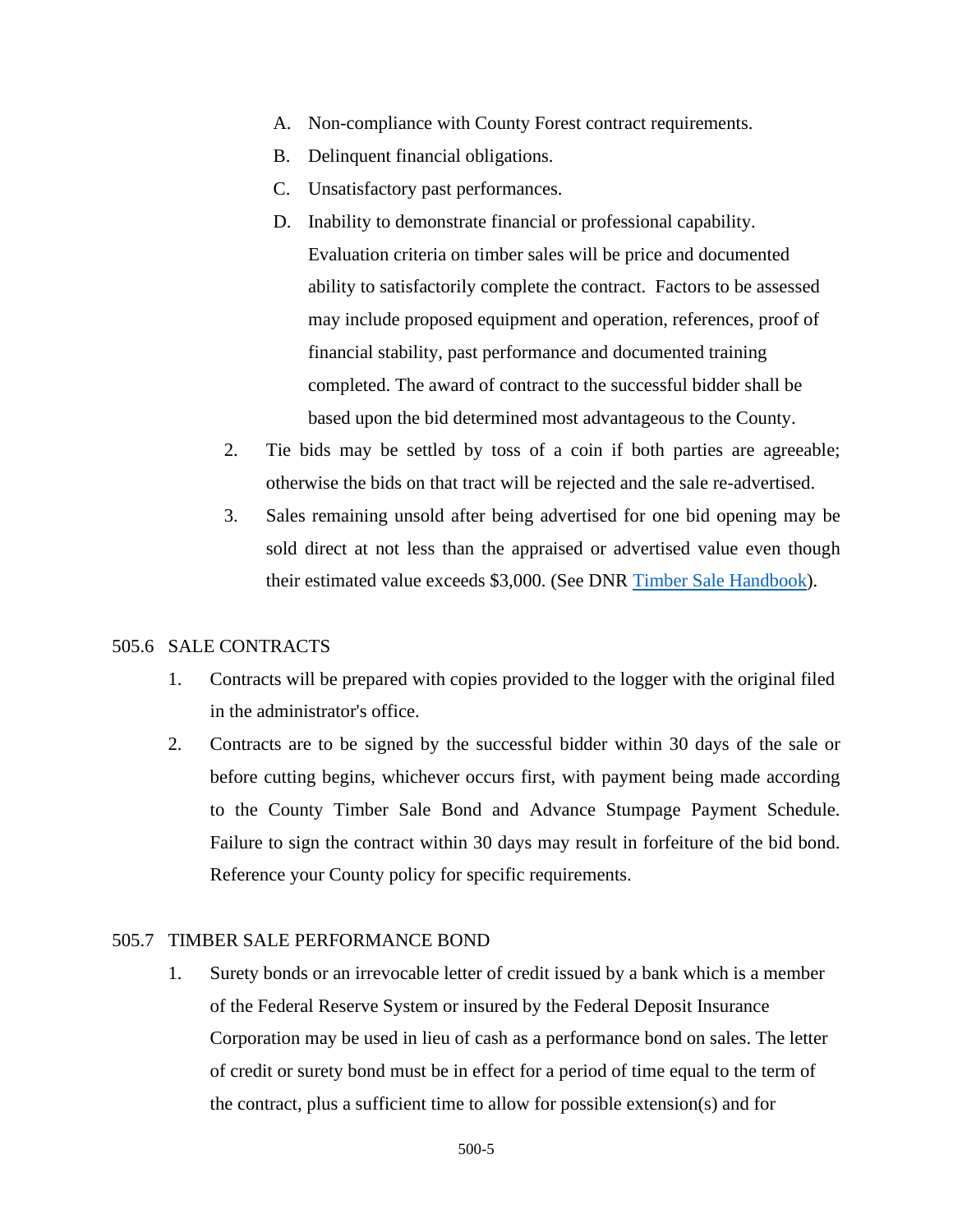closeout of the contract after cutting is completed.

2. The bid bond may be transferred to the performance bond.

### <span id="page-5-0"></span>505.8 CONTRACT PROVISIONS

All timber sale contracts will be on the form approved by the committee and all provisions therein shall apply. A copy of the timber sale map will be attached and become a part of the contract. The following items are essential contract provisions that should be covered in each contract.

#### <span id="page-5-1"></span>505.8.1 Contract Number and Contract Name

Every contract shall have a unique numerical number and depending on county policies/procedures shall have a unique name.

# <span id="page-5-2"></span>505.8.2 Contract Parties

Contracts must have Name, Address, and other contact information of the Purchaser.

#### <span id="page-5-3"></span>505.8.3 Duration and Extension of Contracts

All contracts begin on the date of signature of the Administrator. Contract MUST have a specific end date.

- A. A one-year extension, if deemed necessary by the seller, may be granted at the same stumpage rate as the original contract. Each successive extension may have a progressive % increase in stumpage rates per the timber sale contract.
- B. The maximum time duration of a timber sale contract, including extensions, shall be 4 years. Extension beyond this period of time shall be considered by the committee only in the event of special justification. Special stumpage rate adjustments may be made.
- C. If purchasers do not wish to have contracts renewed or extended and do not finish the sale prior to expiration, appropriate penalties may be assessed including bond forfeiture.
- D. The contractor may request a contract release due to severe physical or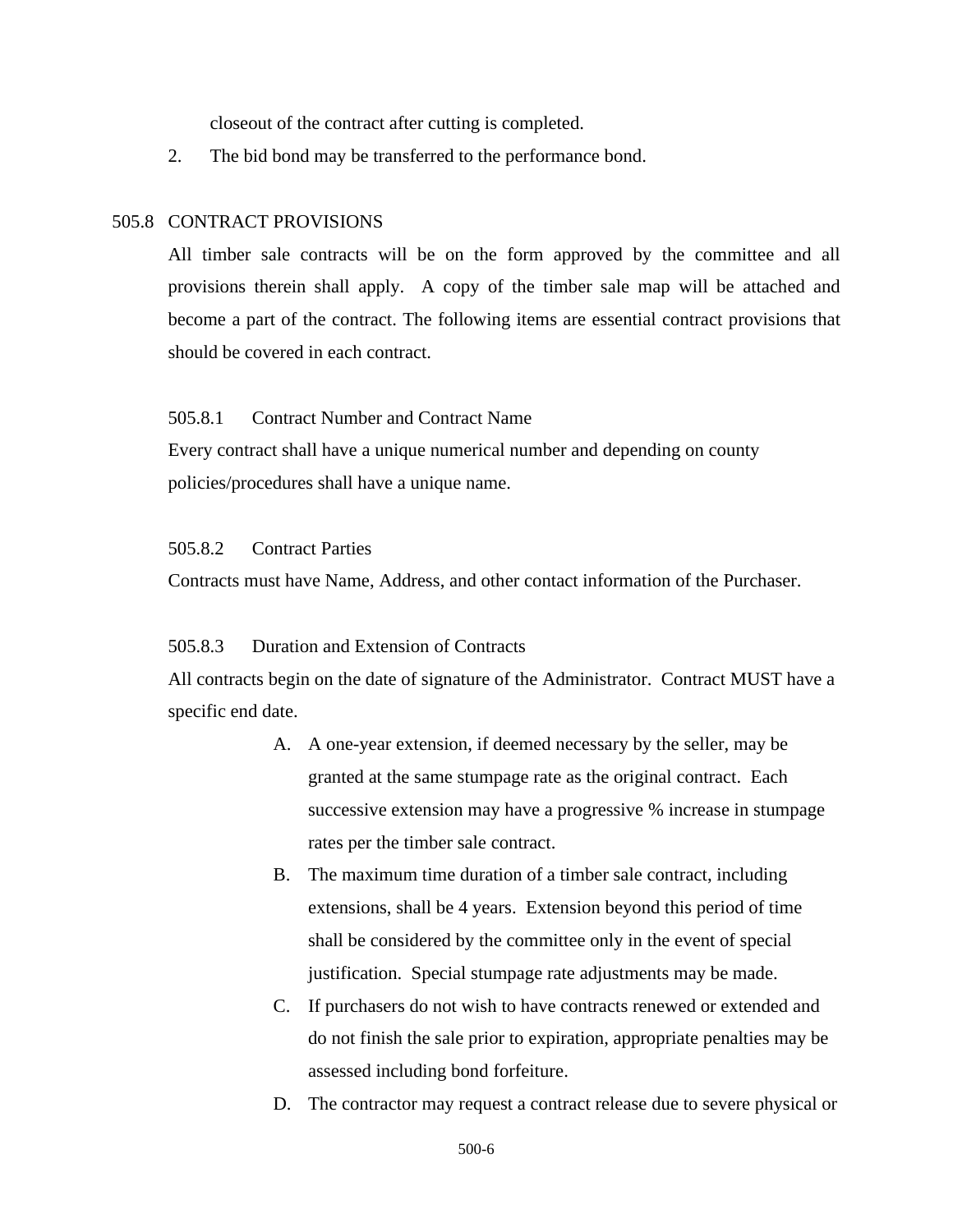financial disability. The committee shall determine whether a release shall be granted and may withhold all or a portion of the bond deposit for damages.

#### <span id="page-6-0"></span>505.8.4 Termination of Contract by Seller

The timber sale contract has a termination clause. This is a protection to the county for breach of contract by the purchaser.

# <span id="page-6-1"></span>505.8.5 Performance Bond, Damages, Future Contracts

This section of the contract is to identify the dollar amount and the duration of the performance bond. Also covered under this section of the contract are items to which the performance bond may be used to cover damages. This section also addresses County powers should damages exceed the performance bond amount. Examples of damages include:

- A. Undesignated timber removed
- B. Removal of timber without payment
- C. Damage to residual timber, roads or other infrastructure
- D. Restoration of sale area
- E. Costs associated with resale of uncut timber
- F. Other costs…

### <span id="page-6-2"></span>505.8.6 Title to Timber

This is listed in the timber sale contract in Chapter 1000.

#### <span id="page-6-3"></span>505.8.7 Payment Schedule

All contract shall have a payment schedule that will layout the responsibilities of the seller and the purchaser for payments under the contract. This schedule will vary based on sale type (lump sum v. scale sale).

#### <span id="page-6-4"></span>505.8.8 Utilization Specifications

This is listed in the timber sale contract in Chapter 1000.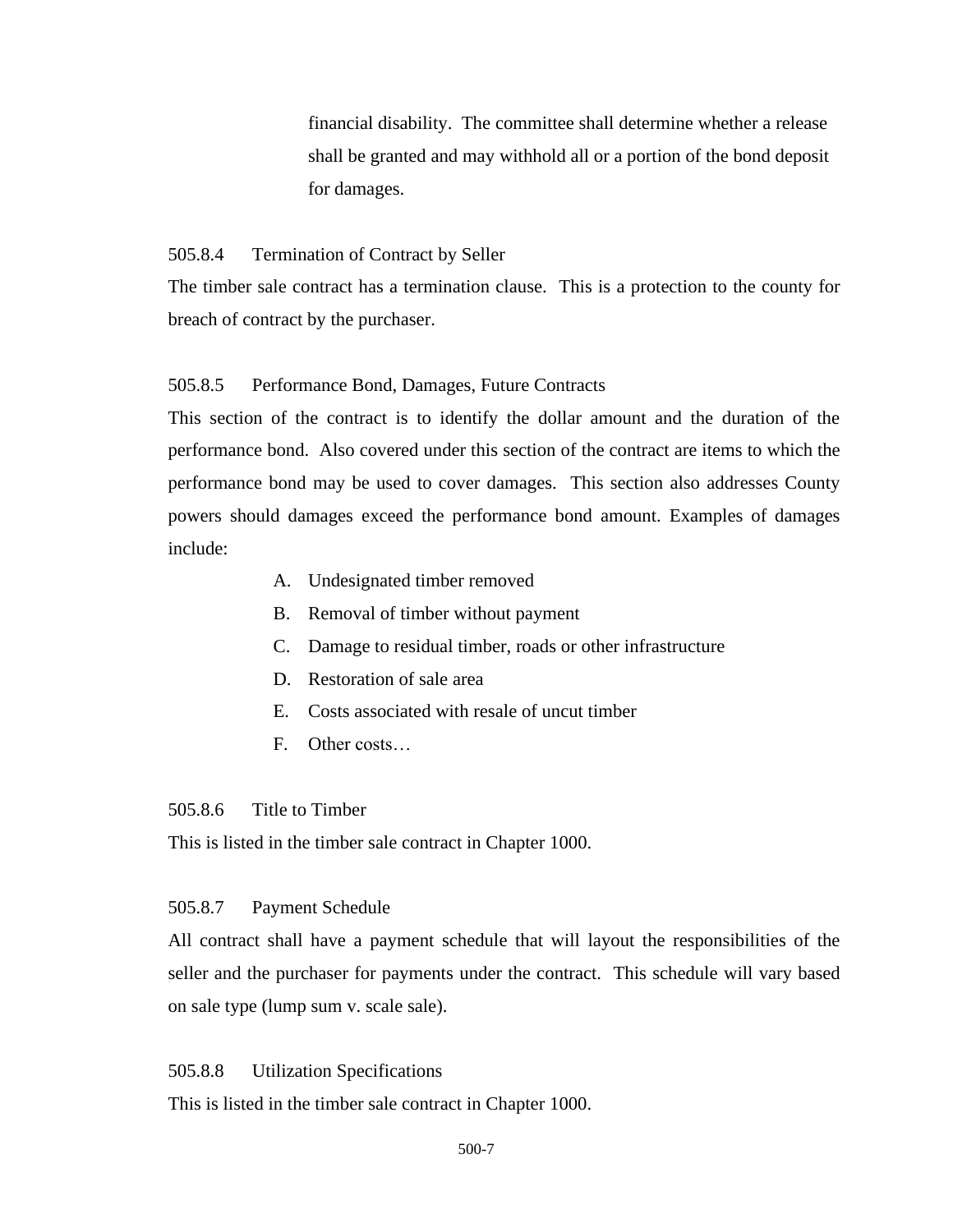### <span id="page-7-0"></span>505.8.9 Training Requirement

Logging contractor and sale operators are to be compliant with the Wisconsin Sustainable Forestry Initiative® Training Standard as adopted by the Wisconsin SFI® Implementation Committee. Valid documentation of compliance with the Forest Industry Safety and Training Alliance training standards must be on file with the County before cutting operations begin and during all operations.

<span id="page-7-1"></span>505.8.10 BMPs, Roads, Landings

This is listed in the timber sale contract in Chapter 1000.

<span id="page-7-2"></span>505.8.11 Soil Disturbance and Rutting This is listed in the timber sale contract in Chapter 1000.

### <span id="page-7-3"></span>505.8.12 Liability and Workers Compensation Insurance

All contracts should require proof of insurance. The proof of insurance shall be kept in the sale folder and must cover the entire operation period of the contract.

<span id="page-7-4"></span>505.8.13 Scaling and Conversion Factors

Price County weight conversion factors are listed below. The timber sale contract has specifics on scaling and conversion in Chapter 1000.

All pulpwood will now be bid and sold by the ton. State of Wisconsin weight conversion pounds per cord will be used on all species except mixed hardwood which uses a weight of 4550 (see chart below). Mixed hardwood will include all hardwood species unless listed separately on the sale map. The Price County mixed hardwood pulp weight is established at 4,550 pounds per cord based on the fact most of County Forest hardwood pulp is soft maple.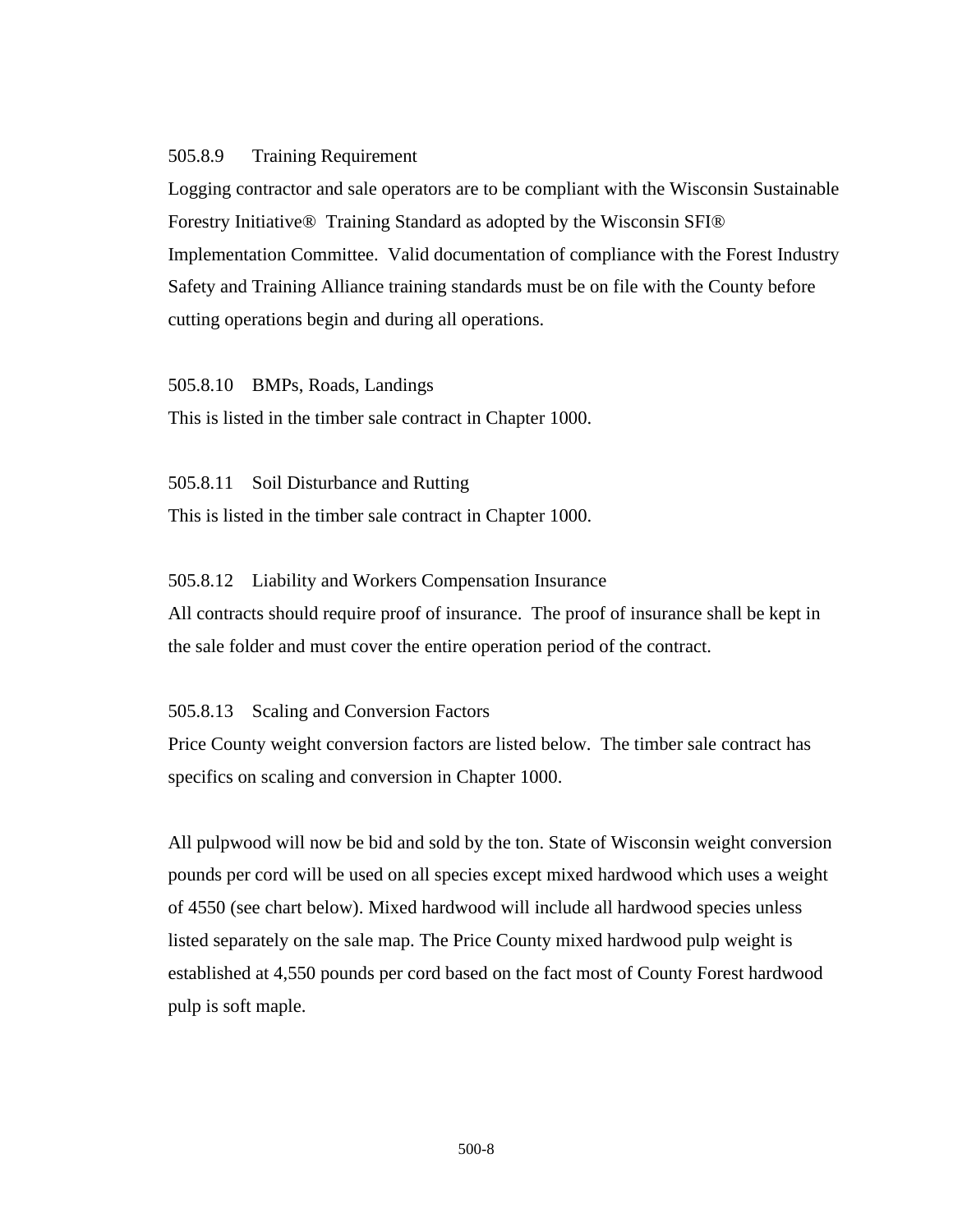### CORDWOOD WEIGHT CONVERSION FACTOR POUNDS PER CORD

| <b>Species</b>       | Weight |
|----------------------|--------|
|                      |        |
| Hemlock              | 4800   |
| Tamarack             | 4650   |
| <b>Red Pine</b>      | 4500   |
| <b>Jack Pine</b>     | 4250   |
| <b>Balsam</b>        | 4250   |
| White Pine           | 4200   |
| Spruce               | 4000   |
| Cedar                | 3150   |
| White Oak            | 5850   |
| Red Oak              | 5500   |
| Hickory              | 5400   |
| <b>Yellow Birch</b>  | 5350   |
| <b>Hard Maple</b>    | 5100   |
| Beech                | 5050   |
| Elm                  | 5000   |
| <b>Balsam Poplar</b> | 4900   |
| White Birch          | 4800   |
| Cottonwood           | 4650   |
| Ash                  | 4600   |
| Soft Maple           | 4550   |
| Aspen                | 4500   |
| Basswood             | 3850   |
| Mixed Hardwood       | 4550   |

Price County reserves the right to scale any wood products piled in the woods for longer than 30 days.

# <span id="page-8-0"></span>505.8.14 Forest Certification

Price County is dual certified and puts the required Chain of Custody claim on invoices,

scale sheets and scale tickets.

# <span id="page-8-1"></span>505.8.15 Other Contract Conditions

- A. Waste
- B. Stump heights
- C. Zone/Unit completion
- D. Slash requirements
- E. Cleanup of sale area
- F. Forest fire prevention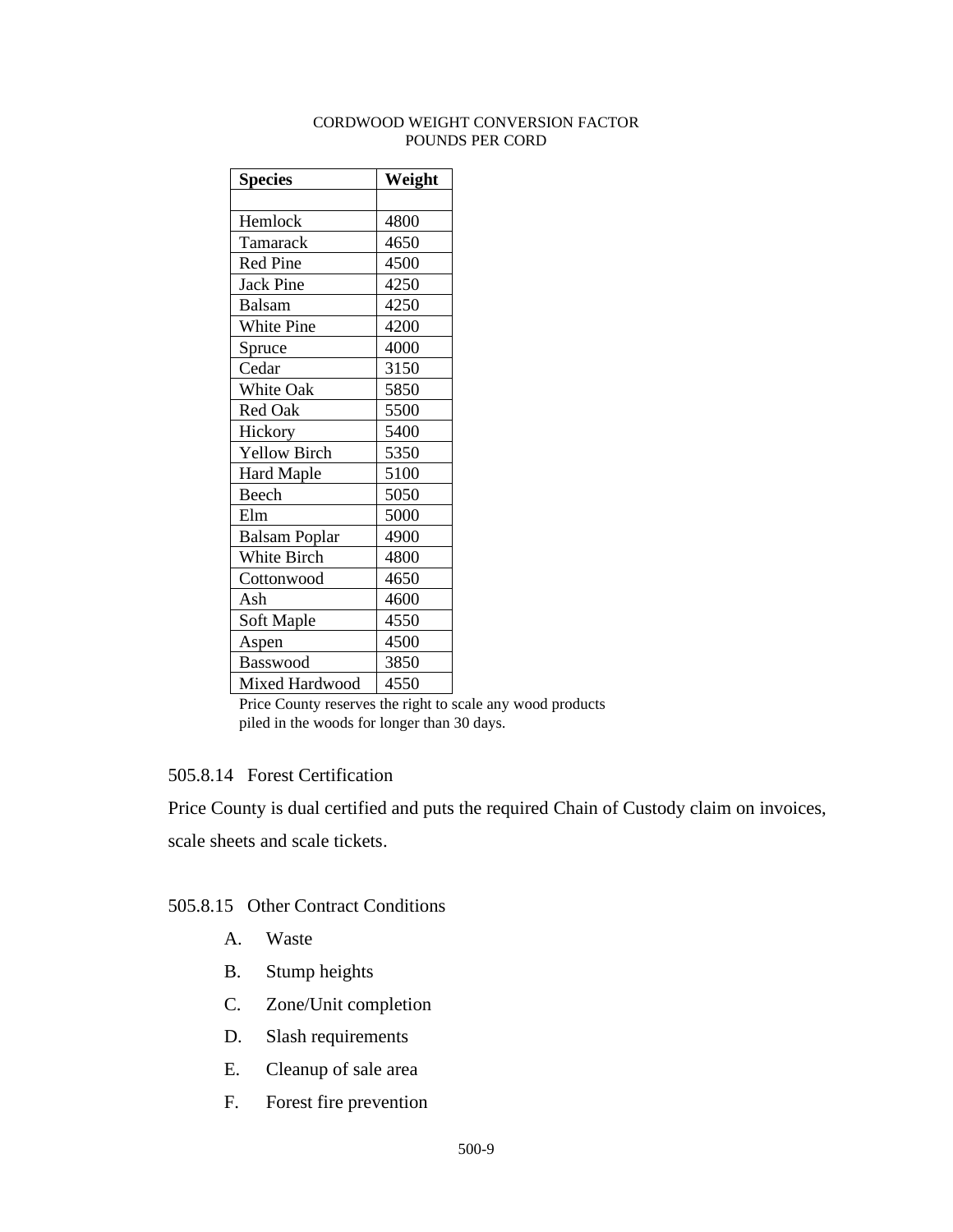- G. Survey monument restriction
- H. Indemnification
- I. Independent contractor
- J. Assignment (sub-contracting)
- K. Right of inspection by seller
- L. Applicable law
- M. Other conditions

<span id="page-9-0"></span>505.8.16 Attachments to Contract

A copy of the timber sale map will be attached and become a part of the contract.

# <span id="page-9-1"></span>505.9TIMBER SALE RESTRICTIONS

- 1. To minimize resource damage, the types of logging equipment, methods, and times of operation used on sale areas may be restricted by the county.
- 2. Special restrictions may be required in accordance with county aesthetic policy, if applicable.
- 3. Seasonal restrictions may be applied to protect roads, minimize recreation use conflicts, benefit wildlife management, avoid endangered resources concerns, minimize insect and disease problems, or to assist in fire protection.

# <span id="page-9-2"></span>505.10 TIMBER SALE ROADS

- 1. The contractor will be responsible for securing legal access to sale areas across private or other non-county ownership.
- 2. The contractor will be responsible for securing permission to conduct logging activities within town, county or state road rights-of-way (e.g. decking, skidding)
- 3. Forestry personnel will approve the lay-out of all roads and make other necessary special provisions within the sale contract.
- 4. Skidding, decking, or other logging activity is not allowed on County Forest roads or ditches unless approved by the County Forest Administrator. These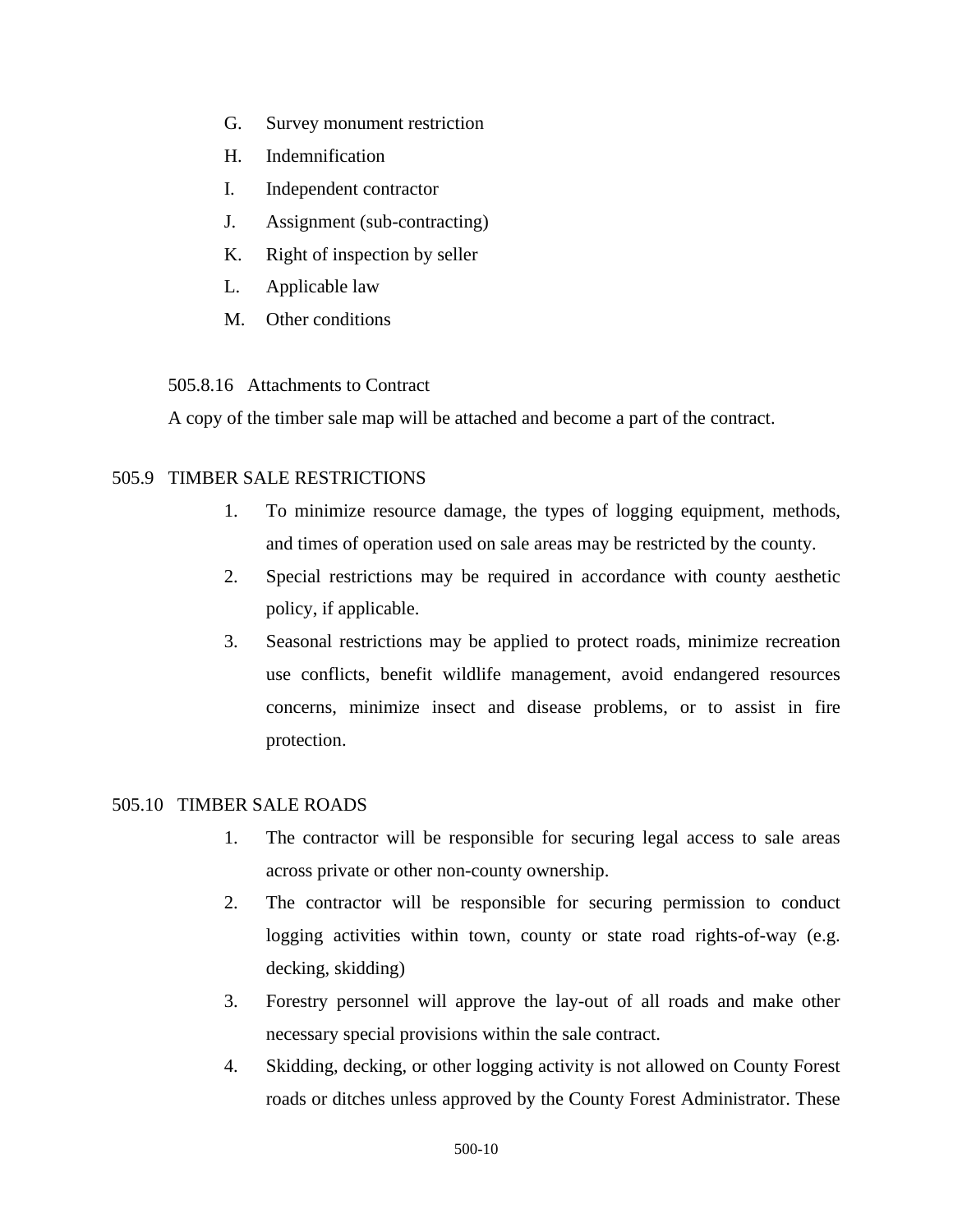areas will be kept free from logging debris. County Forest access roads will be maintained by the logger and be left in good as original condition at the close of the sale. Roads will be inspected by county personnel to insure minimal resource damage.

5. A timber sale purchaser may request permission to gate a timber sale access road. The administrator may grant a gate permit to prohibit only motorized traffic.

# <span id="page-10-0"></span>505.11SUPERVISING SALES

 Sale inspections will be performed periodically by county and / or DNR Forestry personnel, as requested, with corresponding notations in the sales record.

# <span id="page-10-1"></span>505.12FOREST PRODUCTS ACCOUNTABILITY

- <span id="page-10-2"></span>505.12.1Scaling Merchantability
	- 1. Sawlogs will be scaled by the Scribner Decimal C. log rule. A log is defined in the timber sale contract.
	- 2. The standard unit of measure for cordwood is measuring 4' x 4' x 8'of unpeeled wood. Peeled wood will be converted to the standard cord by adding 12.5% to hand peeled or stroke delimber/processer peeled volume and 16% to ring debarked volume. A pulpwood tree contains at least one 1. 8' stick, to a minimum top diameter as defined in the contract.
	- 3. The DNR [Timber Sale Handbook](https://dnr.wi.gov/topic/TimberSales/documents/2461.pdf) and the conversion sheet from 505.8.13 will be used as a guide in determining the conversion rates for posts, poles, bolts, chips, weight- scaled wood or other types of forest products.

# <span id="page-10-3"></span>505.12.2Utilization Standards

Utilization standards will be specified on individual contracts to provide maximum utilization of all merchantable timber and will be based on the scaling standards noted in the contract.

# <span id="page-10-4"></span>505.12.3Methods of Accountability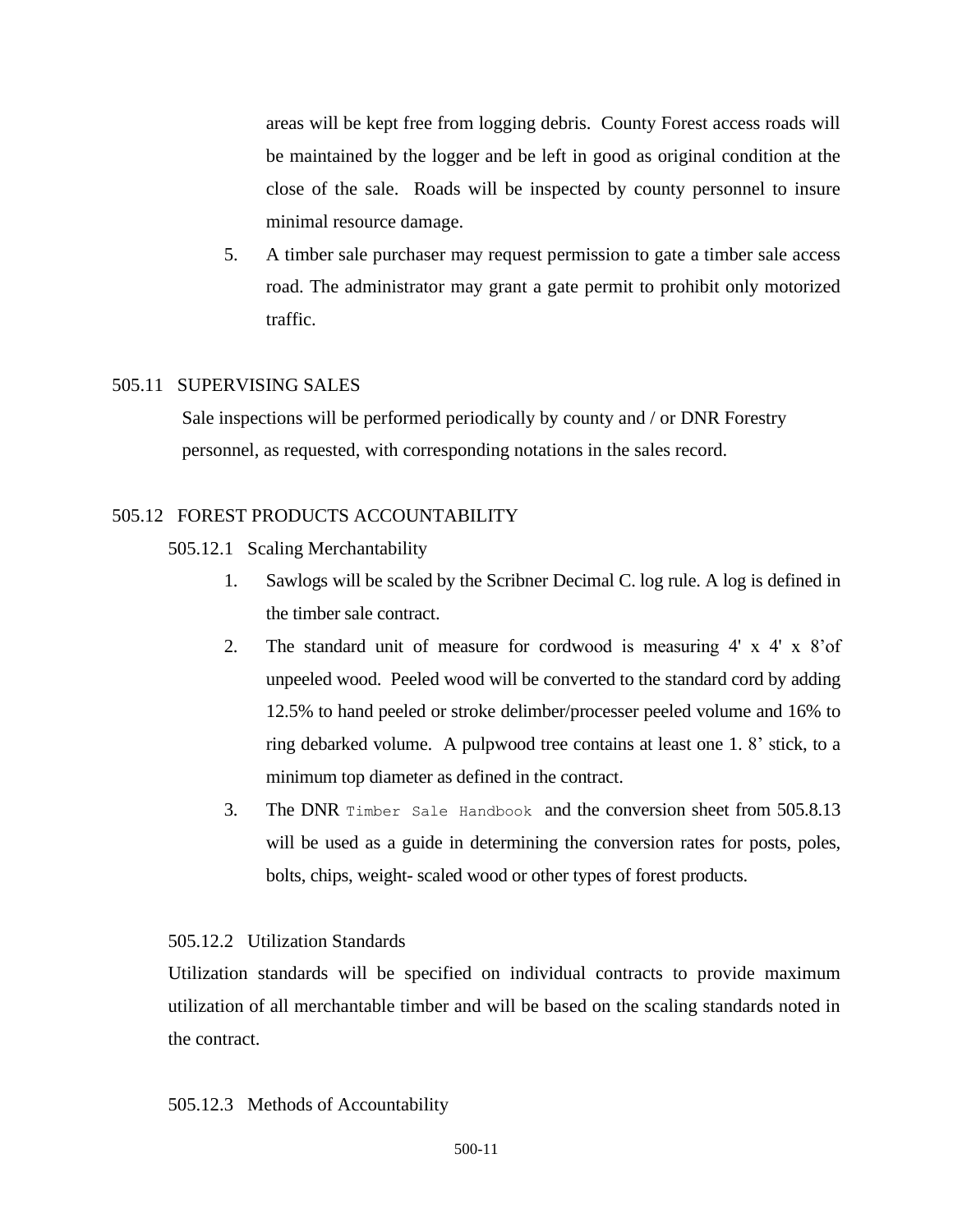Wood harvested from the sale area must be accounted for and payment made in accordance with existing policy and procedure. One or more of the following may be used on an individual sale:

- 1. The ticket system utilizes serialized three-part tickets. One ticket must accompany each load of wood to the mill. Mill scale will be accepted for volume determination.
- 2. Wood may also be scaled on the landing. This method is generally used for sawlogs. Payment for wood products scaled is due within 30 days of billing.
- 3. Lump sum sales may be utilized and divided into cutting units when practical. Payment for a cutting unit must be received in full before any cutting begins in that unit.

# <span id="page-11-0"></span>505.13 SPECIAL FOREST PRODUCT PERMITS

- 1. A written permit for making fuelwood for personal use must be purchased.
- 2. A written permit for cutting boughs for personal use must be purchased. Bough payment rate will be set by the Forestry and Parks Committee.
- 3. Written permits may be issued for special forest products for community or personal use, with fees established by the Forestry and Parks Committee.

# <span id="page-11-1"></span>**510 TIMBER THEFT**

All cases of alleged timber theft on the county forest shall be investigated and resolved promptly. An allegation of theft by cutting and /or removing timber from the county forest does not alleviate the county from payment under s. 28.11 (9) Wis. Stats. The county will collect damages pursuant to s. 26.05 Wis. Stats. and may also pursue criminal charges under s. 943.20 Wis. Stats. and /or seek civil damages.

#### <span id="page-11-2"></span>510.1 TIMBER THEFT INVESTIGATION

The following procedure should be used in all cases of alleged timber theft:

A. Gathering facts - The county, through its sheriff's department and along with assistance of the DNR liaison, rangers and wardens, will ascertain the facts pertinent to the alleged theft, including determination of the damages to the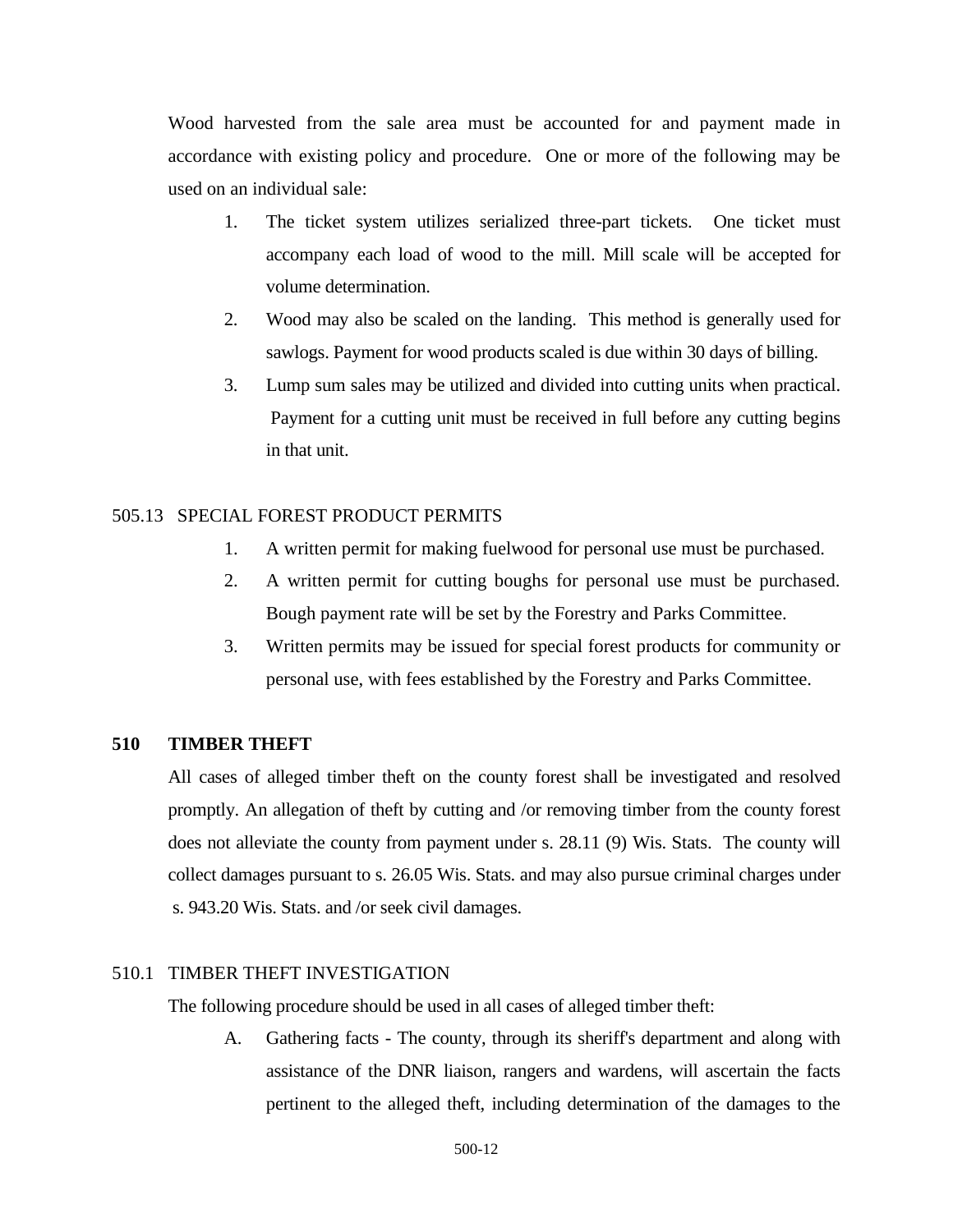county. Legal counsel representing the county should be involved in all aspects of investigation. Property involved in the alleged theft may be seized pursuant to s. 26.064 Wis. Stats. for use as evidence.

B. Boundary determination - If property boundaries are involved, the county shall conduct a legal survey of the boundary in question.

# <span id="page-12-0"></span>**515 ENCROACHMENTS**

The county will actively investigate all suspected cases of encroachments on the County Forest. To ensure the integrity and continuity of the County Forest land, all cases will be dealt with promptly and in a consistent manner. The following procedures will be used in all cases of suspected encroachments:

- 1. The county will establish property boundaries; if necessary, a legal survey will be conducted.
- 2. The county will gather all facts.
- 3. The Committee, in consultation with the forest administrator, county legal counsel, and the DNR, will make a decision as to the disposition of the case.
	- A. All above ground encroachments that are movable will be removed from county property.
	- B. Permanent type facilities, such as homes, garages, and septic systems shall be addressed individually and commonly be removed but may be handled by a land use agreement in rare. Sale or transfer of the encroachment should remain an option depending on the circumstances involved and the viability of an adverse possession claim (s. 893.29 Wis. Stats.).
	- C. Provisions in the land use agreement, if that option is pursued, may include granting the encroacher permission to encroach on the County Forest lands with the following stipulations: no other encroachments will be allowed; the permit is non-transferable; the county must be notified once encroachment is terminated; county continues full ownership and control of property; permittee agrees to waive any rights to any future declaration of ownership or interest in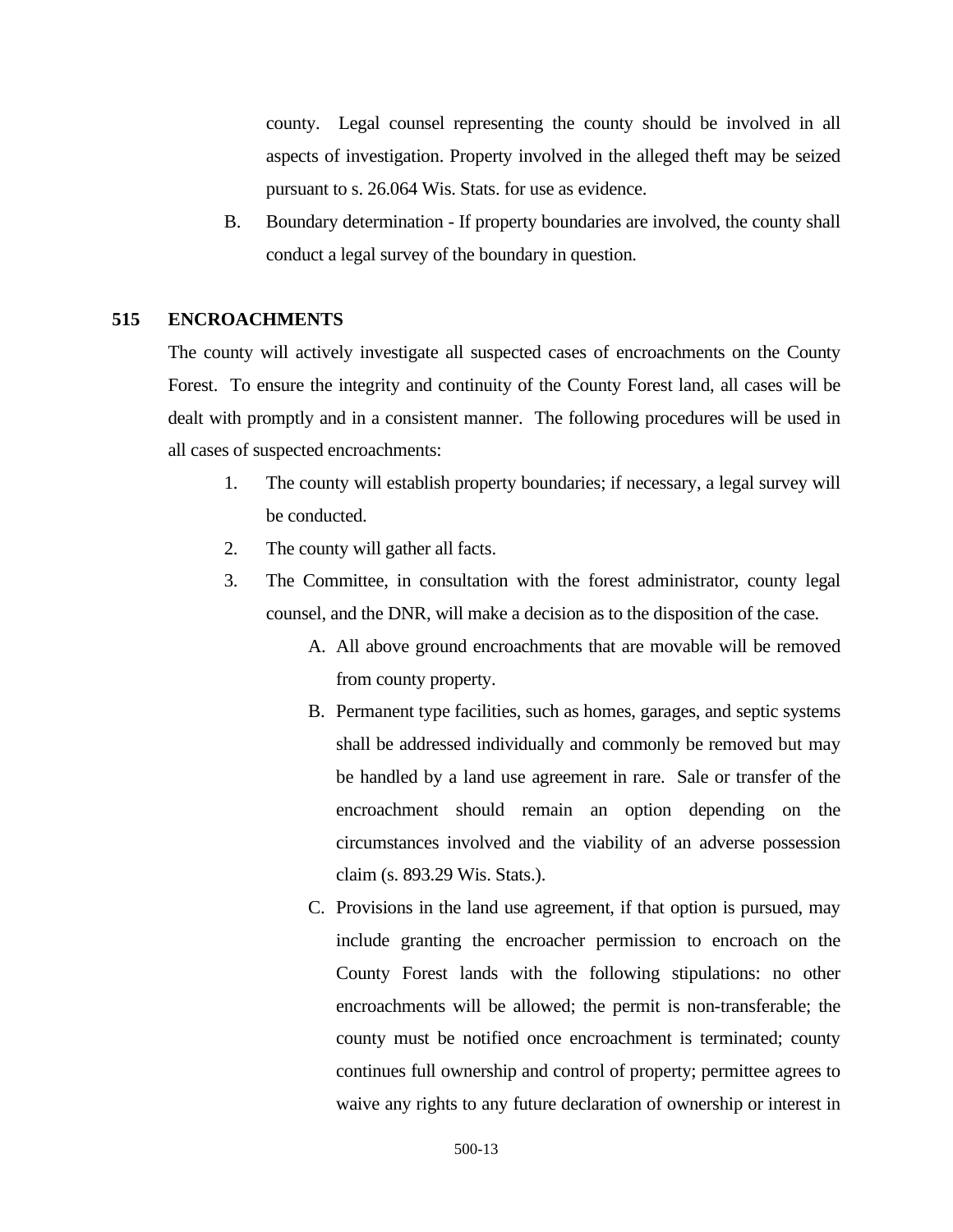the encroached county property; county reserves the right to cancel the permit and the permit is to be filed in the office of the County Forestry Department and all fees related to the land use permit shall be paid by the permittee.

D. A copy Land Use Agreements can be found in Chapter 1,000.

# <span id="page-13-0"></span>**520 SPECIAL USES**

- 1. Recognizing the vast potential for a variety of special uses of the County Forest by governmental units, businesses, organizations or individuals, the committee may designate specified areas for special uses. Specific management methods are to be considered on these areas. Uses must be consistent with the intent and purposes of the County Forest Law.
- 2. All requests for specialized uses of any County Forest lands will require a permit authorized by the Committee.

### <span id="page-13-1"></span>520.1 SAND AND GRAVEL

Sand and gravel pits located on the County Forest may be used only by units of government or contractors performing public works. Use of existing pits and the opening of new pits by other than the County Forestry Department will require Committee approval and be authorized by permit only. The condition of such permits may include, but are not be limited to:

- 1. Requiring the pit and its access road to be screened from view from any public highway
- 2. Severing trees from the stump
- 3. Disposition of brush and dirt spoil by leveling or hauling away
- 4. Sloping to prevent steep banks
- 5. Filing with the forestry office an annual written report of gravel and sand removed

Other conditions may be set at the discretion of the Committee or County Forest Administrator. The Committee may set fees for materials removed. Other nonmetalliferous materials will be dealt with on an individual basis.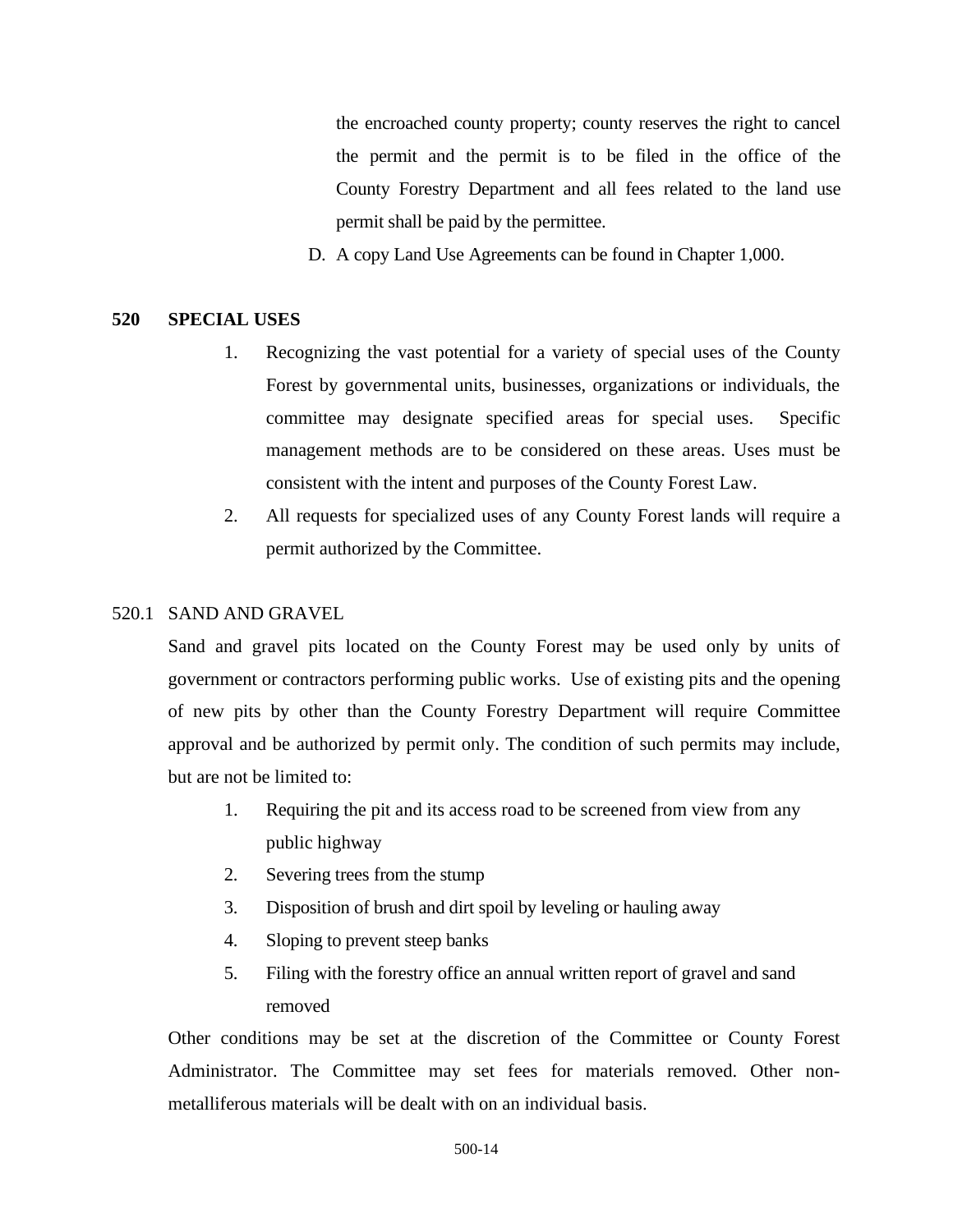All active, nonmetallic sites greater than one acre in size, including those on the County Forest, are also subject to the provisions of the Nonmetallic Mining Reclamation Program, Chapter NR 135, Wis. Adm. Code. The County Forestry Department shall work with the local permit coordinator (often county or local zoning office) in obtaining the necessary permits for nonmetallic mining operations.

Sand and gravel may, under some circumstances, be leased to private contractors for private use. In these situations, the land must be withdrawn from the County Forest Law until sand/gravel removal and reclamation of the site is completed. Upon completion of reclamation to the satisfaction of the county and the state, the lands shall be reapplied for entry under the County Forest Law.

# <span id="page-14-0"></span>520.2 EXPLORATION, PROSPECTING, AND MINING

- 1. The committee may investigate all mineral exploration, prospecting and mining requests as they are received.
- 2. The DNR shall be notified of all requests as they become known in accordance with s. 28.11(3)(i) and (j) and with DNR Manual Code 2712.1 or other codes which may be subsequently adopted.

The [Public Lands Handbook](https://dnr.wi.gov/topic/ForestManagement/documents/24605.pdf) should be referenced for more detailed procedure.

### <span id="page-14-1"></span>520.3 SANITARY LANDFILLS

The use of County Forest lands for sanitary landfills will not be allowed unless the lands involved are withdrawn from the County Forest Law.

### <span id="page-14-2"></span>520.4 MILITARY MANEUVERS

Military maneuvers on County Forest lands will be considered under a lease or written land use agreement. Upon receipt of a written request from the military the Committee, other necessary County staff, Military, and DNR representatives will discuss the issue at a public Committee meeting. After the needs have been outlined, the site shall be field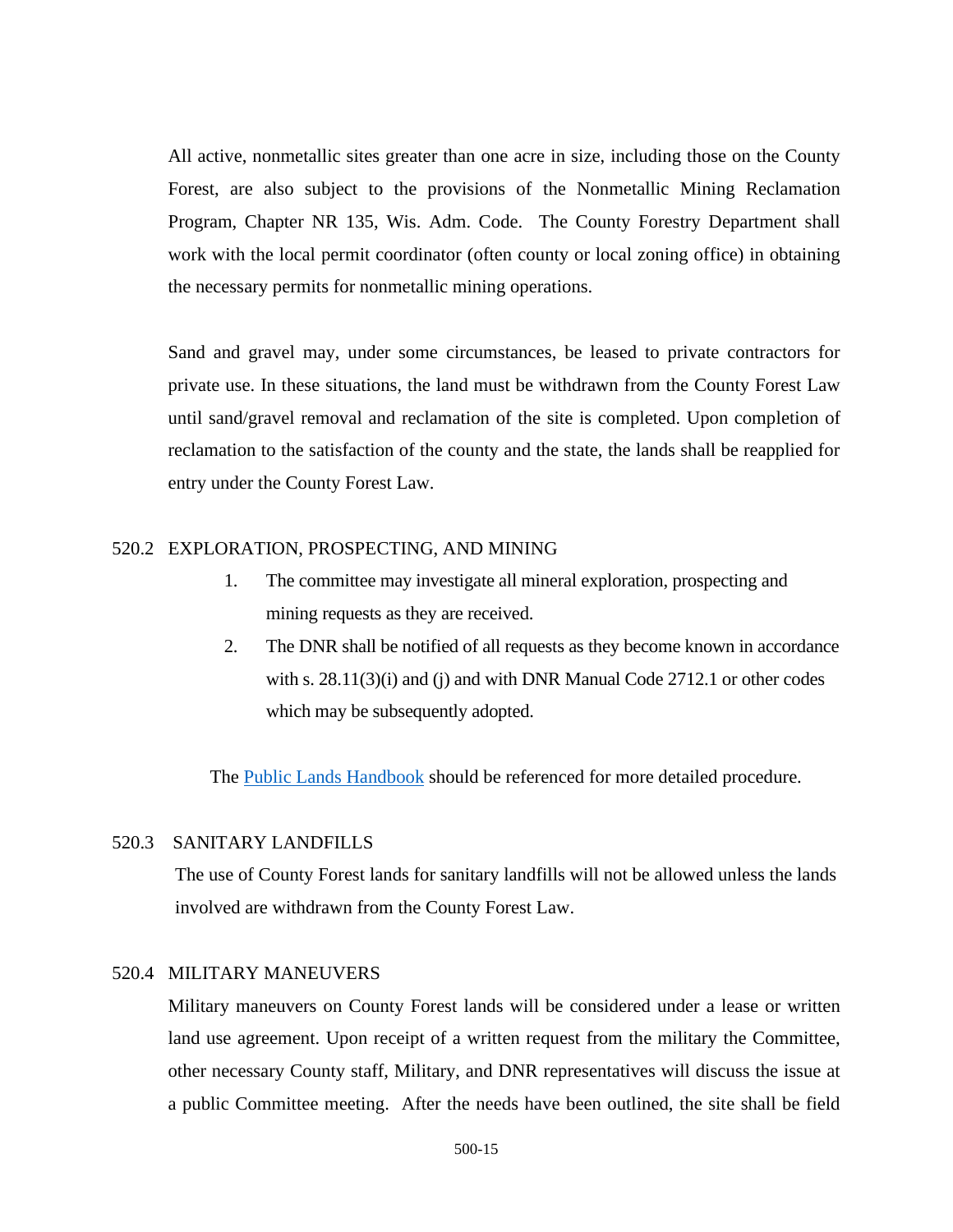checked, DNR input and consistency with the County Forest Law sought, and town officials advised. Depending on the scope of the project, a public hearing may be appropriate. If all aspects and concerns are addressed and agreed to, a legal instrument will be drafted. The matter will then be brought back to a Committee meeting for final input and approval. The [Public Forest Lands Handbook](https://dnr.wi.gov/topic/ForestManagement/documents/24605.pdf) will be used for further direction in this matter.

### <span id="page-15-0"></span>520.5 PUBLIC UTILITIES

Easements for public utilities may be considered by the Committee. Underground installations will be encouraged. The following main provisions shall be included in any County Board resolution granting permission for construction of any utility transmission line:

- 1. Utility may be billed for merchantable forest products and existing timber reproduction.
- 2. Utility may be billed for land removed from production due to right-of-way clearing for losses of future income and multiple use benefits.
- 3. Land removed for utility operations that is no longer suited "primarily for timber production or, that is no longer suitable for scenic, outdoor recreation, public hunting & fishing, water conservation or multiple use purposes" (s.  $28.11(4)(c)$  Wis. Stats) may need to be withdrawn from county forest law designation. The utility shall replace any lands requiring withdrawal from county forest with other lands suitable for county forest entry that are in the forest blocking of the County Forest.
- 4. Utility companies will be encouraged to use existing corridors and underground lines to minimize disturbance to the county forest and native plants and animals.
- 5. Merchantable timber will be removed in a manner approved by the Committee. Timber cut must be reported to the DNR on form 2460-1.
- 6. Utility must provide notice of proposed route, including a map of not less than l inch /mile scale, 90 days in advance of proposed construction.
- 7. Special maintenance, controlled access and signage concerns shall be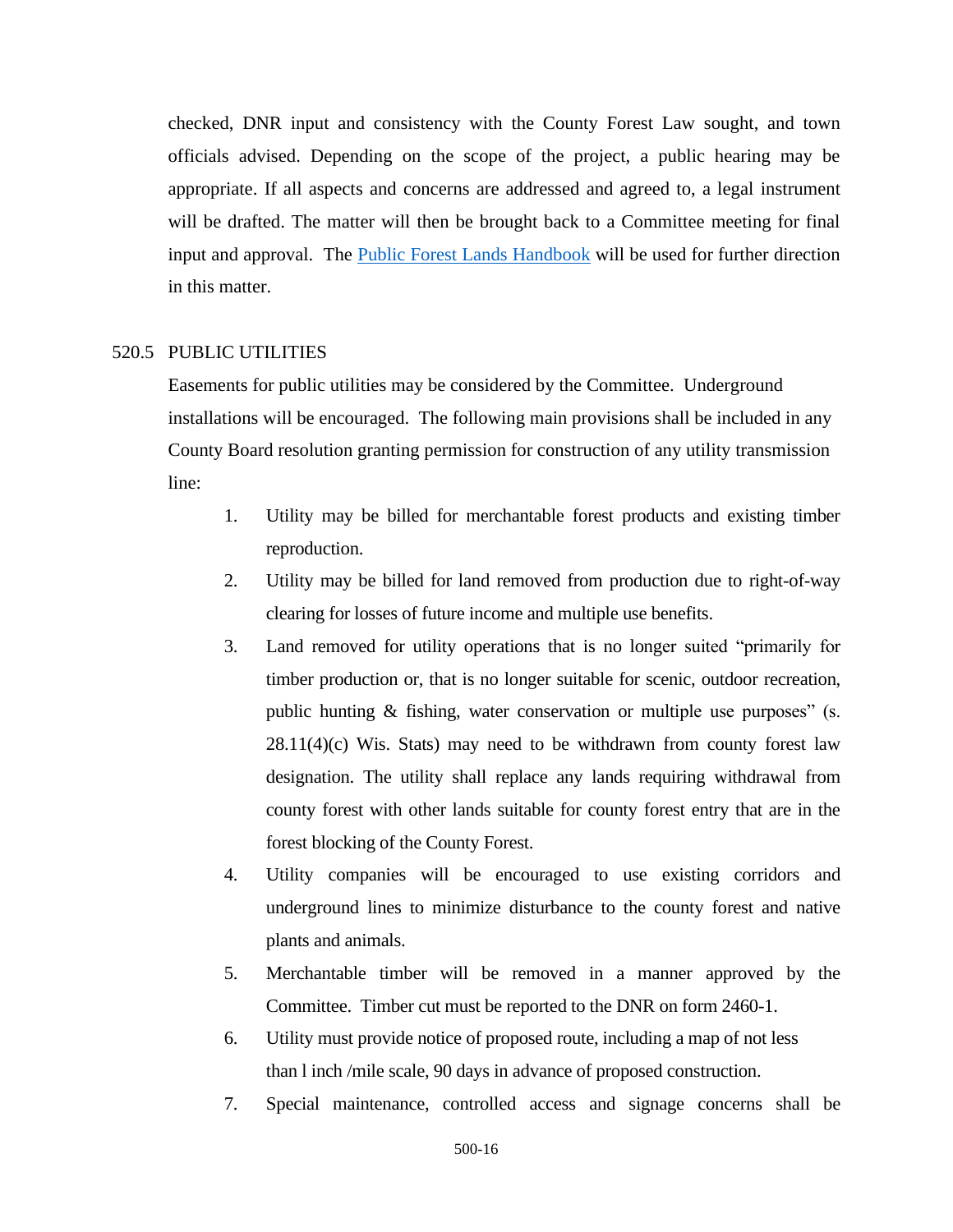addressed in any proposal.

8. An appropriate fee shall be charged for easements.

### <span id="page-16-0"></span>520.6 ACCESS TO PRIVATE LAND

The Department has determined that granting a private easement across county forest lands is not consistent with the County Forest Law program. This determination is based on an Attorney General opinion *(OAG-08-10).* Easement grants to individuals are generally determined to be an exclusive right on a publicly owned asset. Counties are generally restricted from granting easements on county forest lands unless the easement helps to achieve the purposes of the County Forest Law program.

## <span id="page-16-1"></span>520.6.1 Temporary Access

Requests for temporary access across County Forest Lands will be reviewed for any potential conflicts with management activities or public access. If impacts are minimal, access for short term needs will be permitted through the use of access agreements or letters of authorization. Temporary access is generally for activities such as access to maintain utilities (rail, powerline, etc.) or for logging access on private lands. The recipient of temporary access is required to restore the roadway to at least its prior condition and to expand coverage of any performance deposits or liability insurance to cover the use of the County road.

#### <span id="page-16-2"></span>520.6.2 Access Agreements

Requests for access to private lands may be made by private parties to build or improve access roads through the County Forest. Access agreements will be considered on a caseby-case basis and with the understanding that the County is not legally obligated to provide access to private lands.

A fee (See Chapter 1000 for the access agreement language and fee amounts) will be assessed by the Committee for access permits. The Committee may elect to waive these fees in cases of agreement renewals or in cases of existing roads or driveways.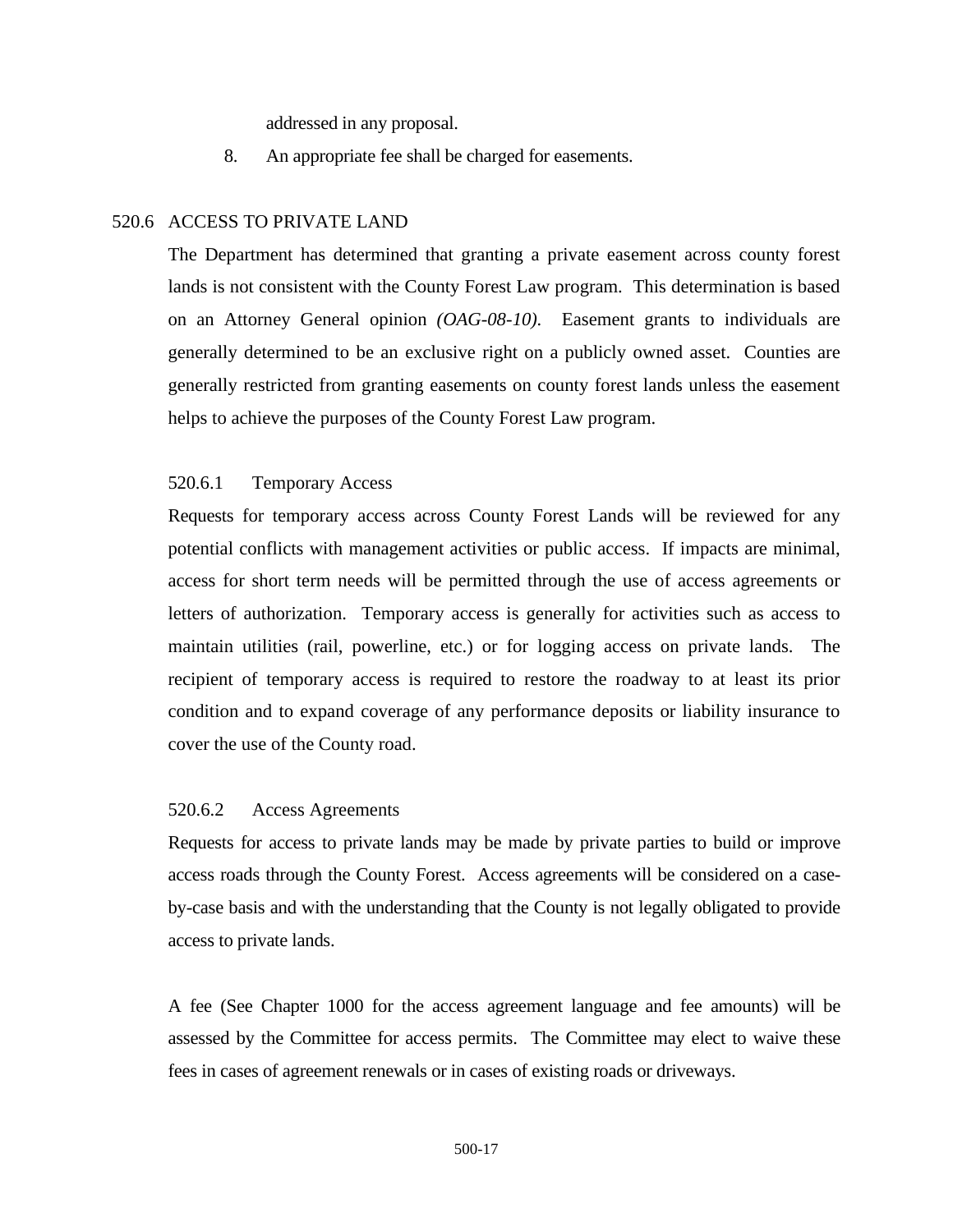Access across County Forest lands must be demonstrated by the applicant as the route of last resort, including evidence of an offer of fair compensation for access across other private lands. Stipulations in the access agreements

#### <span id="page-17-0"></span>520.6.3 Prescriptive Easements

Historical access points and driveways may meet the legal requirements of prescriptive use. A prescriptive use easement does not generally trigger a need to withdraw lands from the County Forest program unless the public is excluded from motorized travel on the subject road. Any potential claims of prescriptive easement across County Forest lands must be reviewed by legal counsel in order to determine legal validity and possible legal defense or standing.

# <span id="page-17-1"></span>520.6.4 Other Types of Access

Complex issues of private access needs may arise in the future. Any proposals to grant an easement across County Forest must help achieve the purposes of the County Forest Law and meet a standard of better and higher public use. Easements to private parties will require withdrawal from County Forest Law and are to be discussed with the Department prior to initiating any proposals.

### <span id="page-17-2"></span>520.7 PRIVATE UTILITY SERVICE LINES

If a landowner cannot gain utility access across other lands, the committee may consider a land use agreement for access across County Forest. Requests will be considered on a case by case basis. These agreements should consider the inclusions mentioned below:

- 1. The permit is non-transferrable
- 2. The County retains full ownership of the utility corridor, however, it shall not be liable for maintenance, upkeep, or other damages associated with the utility service.
- 3. The permittee waives any rights to any declaration of ownership or interest in the utility corridor on County land for administrative costs as a result of this Land Use Agreement – Utility permit. This agreement is granted upon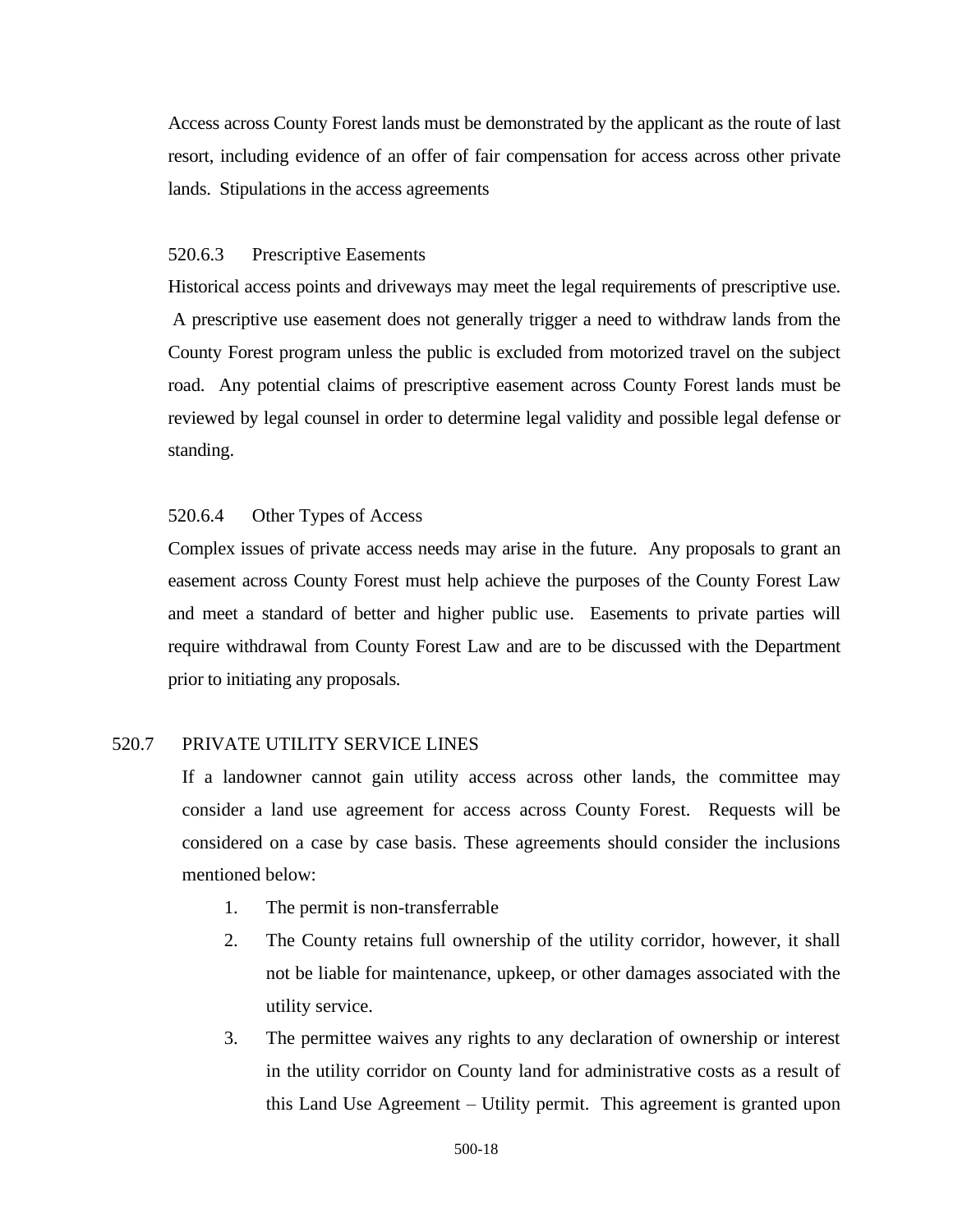the signature and any fees being received by Price County.

4. The fee for such a land use agreement is will be determined on a case by case basis.

#### <span id="page-18-0"></span>520.8 COMMUNICATION TOWERS

The siting of communication towers on the Price County Forest will be considered by the Committee on a limited basis. Requests will be considered on a case by case basis subject to the following conditions:

- 1. It must be demonstrated that the site is the most practical location for such a tower.
- 2. Land selected for such a tower is no longer suitable for continued entry in the County Forest program. According to section 28.11(4), Wis. Stats, any accompanying lands needed for tower support wires that inhibit the practice of forestry and are no longer suitable for scenic, outdoor recreation, public hunting & fishing, water conservation or multiple use purposes may also need to be withdrawn from County Forest Law. Withdrawal is subject to approval by both County Board and DNR.
- 3. A request to withdraw lands from County Forest Law by a private communication company shall follow withdrawal protocol listed in chapter 400.
- 4. The fee for such a land use agreement will be determined on a case by case basis.
- 5. Any agreement should also consider the inclusions listed under 520.5 (Items 1-8).

### <span id="page-18-1"></span>520.9 OTHER

Other types of special uses of the county forest may be considered by the committee. Regulations governing these uses will be developed on an individual basis. These may include, but are not limited to: research, independent study and scientific areas.

# **525 TREATY RIGHTS: GATHERING MISCELLANEOUS FOREST PRODUCTS**

#### 500-19